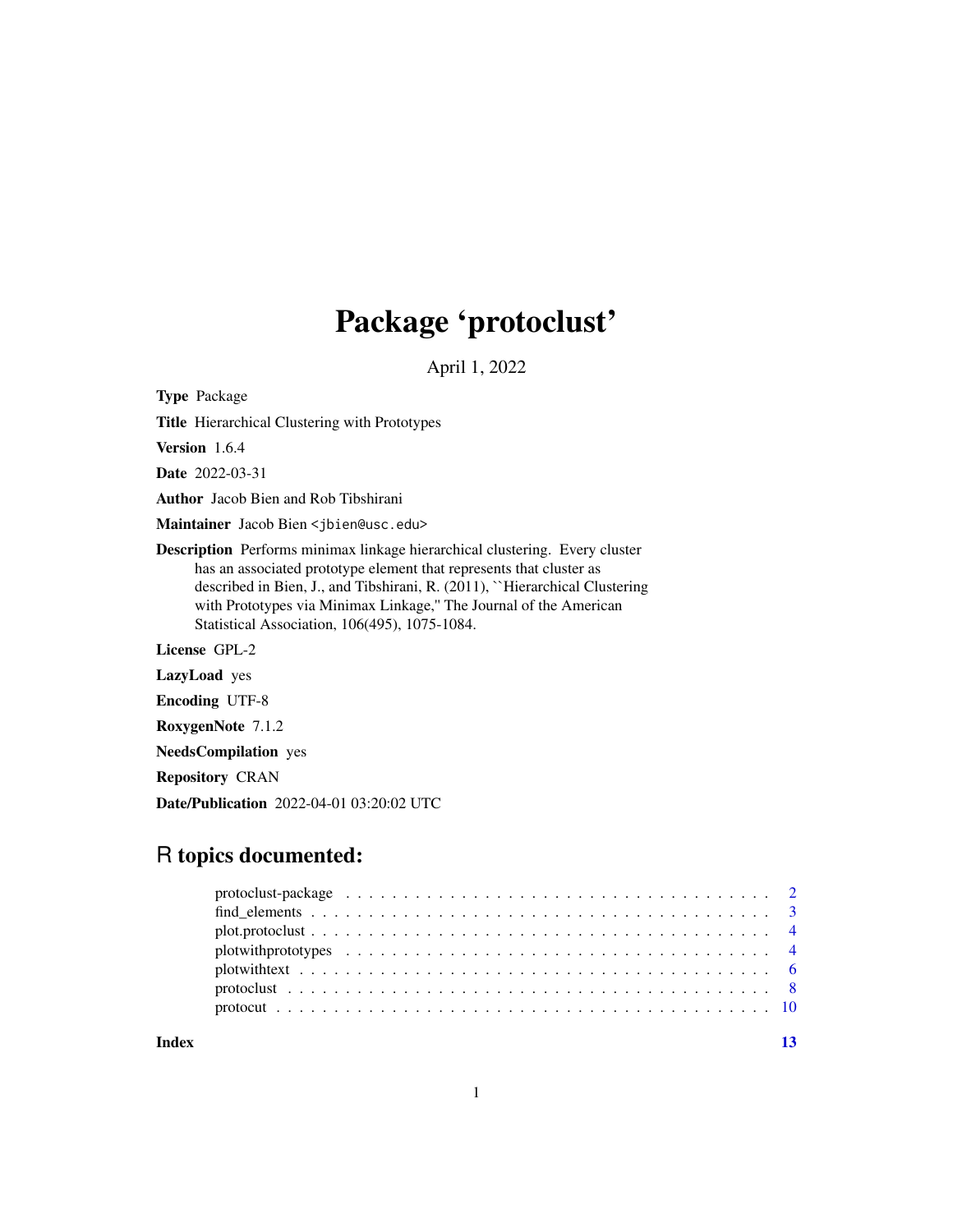<span id="page-1-0"></span>

#### Description

Functions to perform minimax linkage hierarchical clustering and to cut such trees to return clusterings with prototypes.

#### Details

| Package:  | protoclust |
|-----------|------------|
| Type:     | Package    |
| Version:  | 1.0        |
| Date:     | 2011-06-21 |
| License:  | $GPL-2$    |
| LazyLoad: | yes        |

#### Author(s)

Jacob Bien and Rob Tibshirani

Maintainer: Jacob Bien <jbien@usc.edu>

#### References

Bien, J., and Tibshirani, R. (2011), "Hierarchical Clustering with Prototypes via Minimax Linkage," *The Journal of the American Statistical Association*, 106(495), 1075-1084.

#### See Also

[protoclust](#page-7-1), [protocut](#page-9-1), [plotwithprototypes](#page-3-1)

#### Examples

```
# generate some data:
set.seed(1)
n < - 100p \le -2x \le matrix(rnorm(n * p), n, p)
rownames(x) <- paste("A", 1:n, sep="")
d \leftarrow dist(x)# perform minimax linkage clustering:
```
hc <- protoclust(d)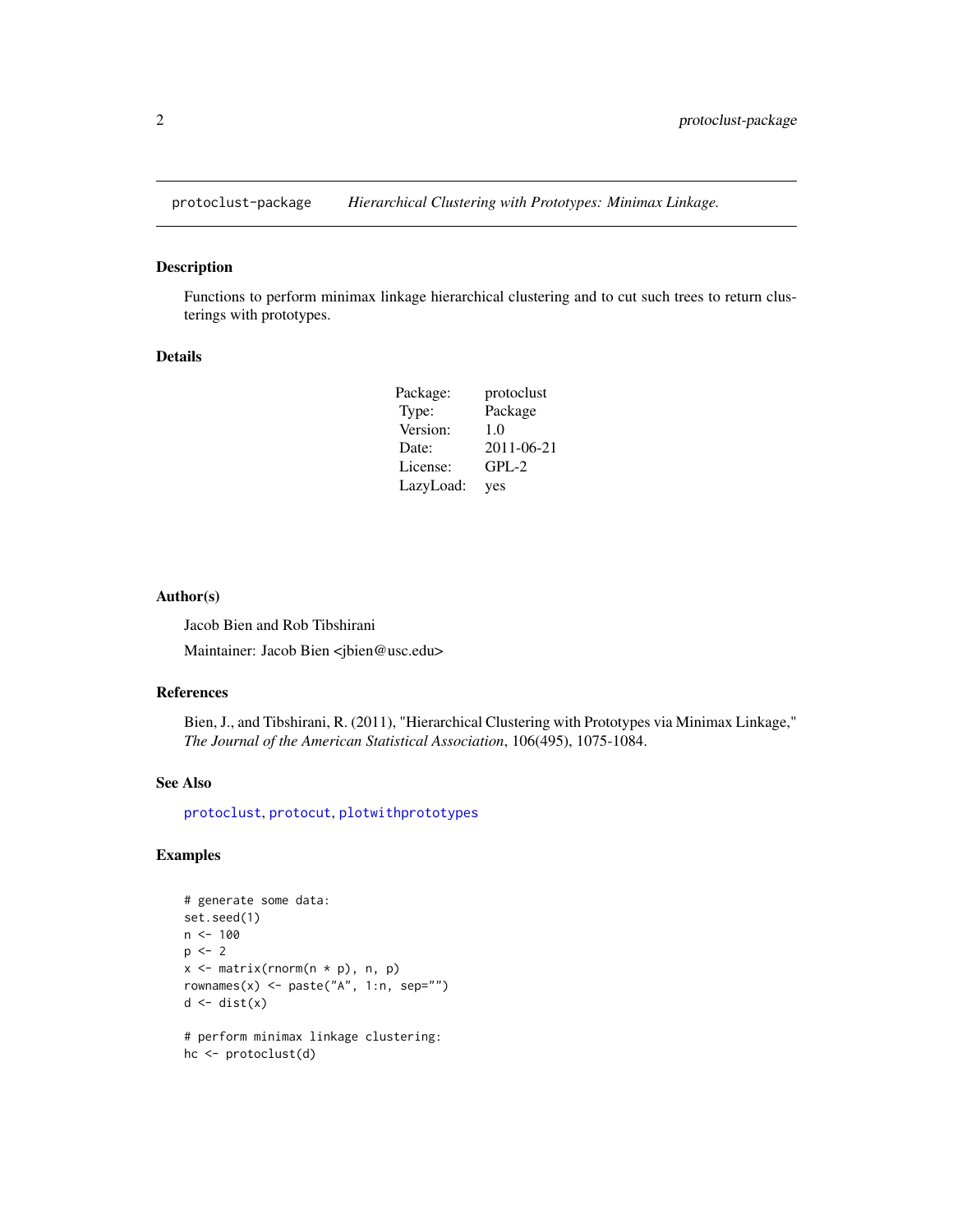```
# cut the tree to yield a 10-cluster clustering:
k <- 10 # number of clusters
cut <- protocut(hc, k=k)
h <- hc$height[n - k]
# plot dendrogram (and show cut):
plotwithprototypes(hc, imerge=cut$imerge, col=2)
abline(h=h, lty=2)
# get the prototype assigned to each point:
pr <- cut$protos[cut$cl]
# find point farthest from its prototype:
dmat <- as.matrix(d)
ifar <- which.max(dmat[cbind(1:n, pr[1:n])])
# note that this distance is exactly h:
stopifnot(dmat[ifar, pr[ifar]] == h)
# since this is a 2d example, make 2d display:
plot(x, type="n")
points(x, pch=20, col="lightblue")
lines(rbind(x[ifar, ], x[pr[ifar], ]), col=3)
points(x[cut$protos, ], pch=20, col="red")
text(x[cut$protos, ], labels=hc$labels[cut$protos], pch=19)
tt \leq seq(0, 2 * pi, length=100)
for (i in cut$protos) {
  lines(x[i, 1] + h * cos(tt), x[i, 2] + h * sin(tt))
}
```
find\_elements *Find the path from root to highest occurrence of each element*

#### Description

A protoclust object has a prototype associated with each interior node. Every element being clustered occurs at least as a leaf but might also appear multiple times as a prototype. This function finds for each element the path from the root to the highest occurrence of that element. The path is specified by a series of 0s and 1s, where 0 means "go left" and 1 means "go right".

#### Usage

find\_elements(hc)

#### Arguments

hc a protoclust object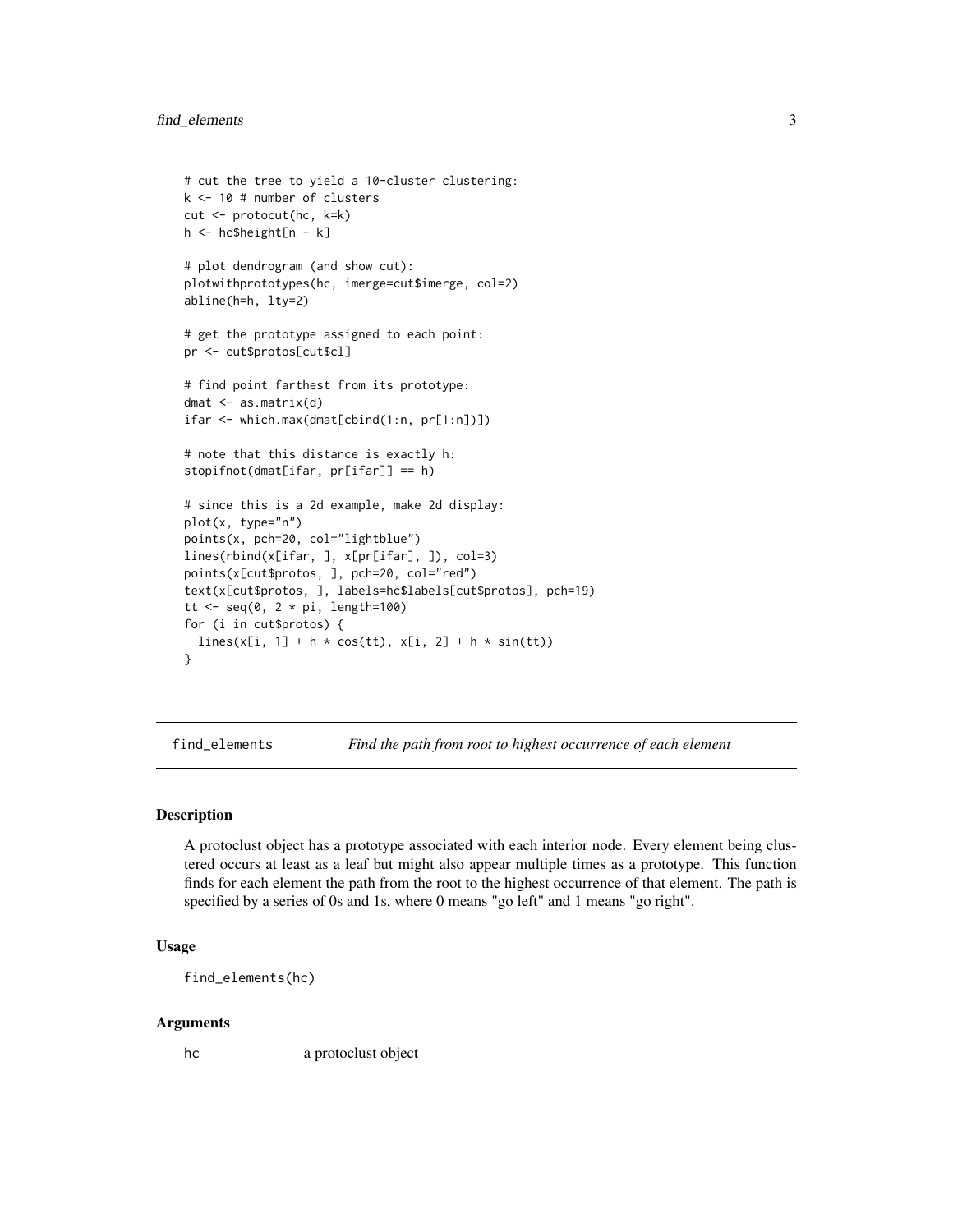#### <span id="page-3-0"></span>Value

| paths     | a list of length n giving, for each element, the path from root to its highest<br>occurrence. A 0 means go left, a 1 means go right. |
|-----------|--------------------------------------------------------------------------------------------------------------------------------------|
| int_paths | a list of length $n - 1$ giving, for each interior node, the path from root to it. A 0<br>means go left, a 1 means go right.         |

plot.protoclust *Plot Dendrogram*

#### Description

Calls [plotwithprototypes](#page-3-1), which allows one to add prototype labels to the dendrogram.

#### Usage

## S3 method for class 'protoclust'  $plot(x, \ldots)$ 

#### Arguments

|   | a protoclust object                                       |
|---|-----------------------------------------------------------|
| . | additional arguments to be passed to plot with prototypes |

<span id="page-3-1"></span>plotwithprototypes *Plot Dendrogram with Prototype Labels Added*

#### Description

Makes a plot of the dendrogram (using plot.hclust) and adds labels of prototypes on the interior nodes of a dendrogram.

#### Usage

```
plotwithprototypes(
  hc,
  imerge = -seq(n),
  labels = NULL,
  bgcd = "white",font = 1,
  col = 1,
  cex = 1,
  ...
\mathcal{E}
```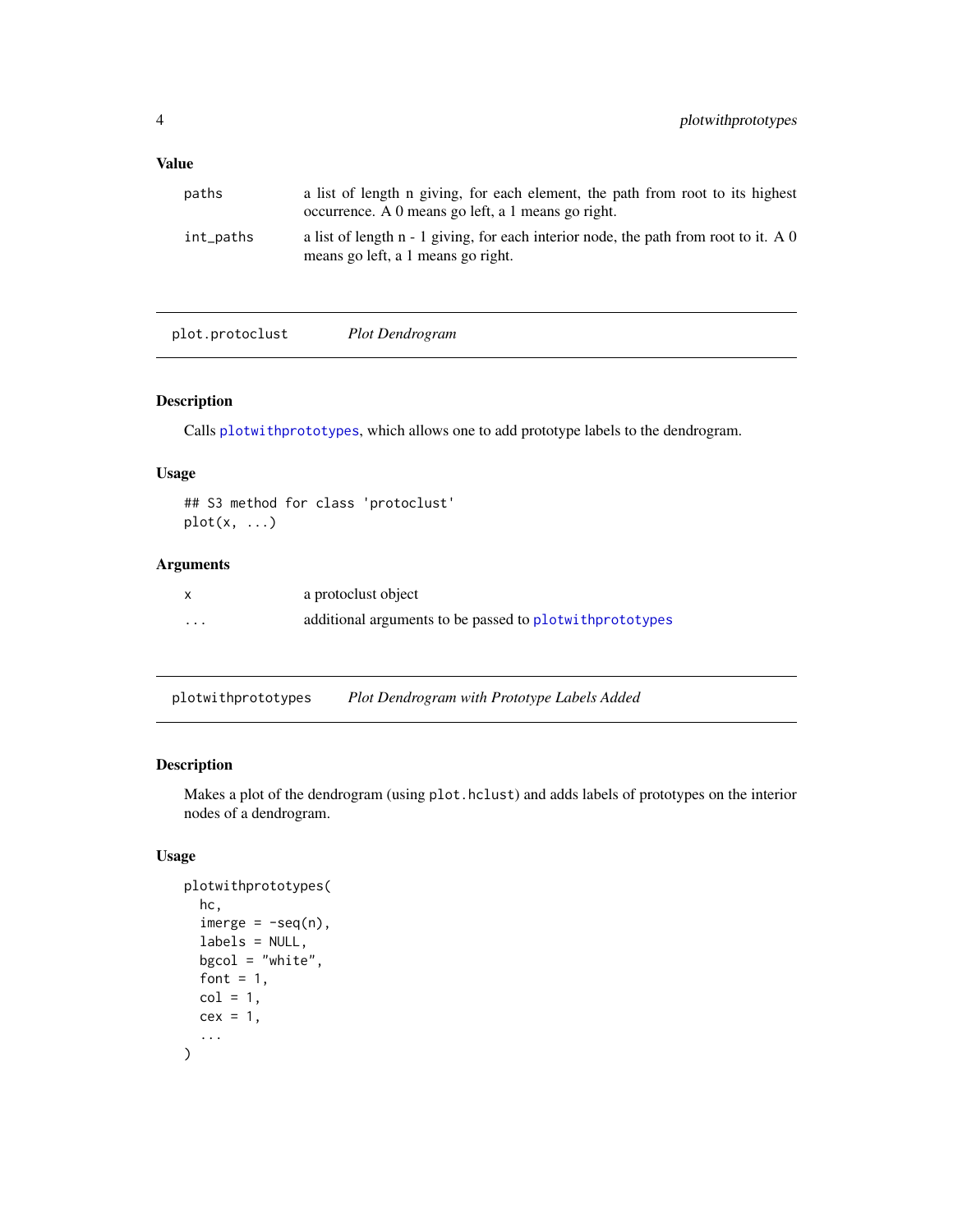#### <span id="page-4-0"></span>plotwithprototypes 5

#### Arguments

| hc        | an object of class protoclust (as returned by the function protoclust)                                                                                                                                                                                                                                                                                                                                                                                                                                                                                               |
|-----------|----------------------------------------------------------------------------------------------------------------------------------------------------------------------------------------------------------------------------------------------------------------------------------------------------------------------------------------------------------------------------------------------------------------------------------------------------------------------------------------------------------------------------------------------------------------------|
| imerge    | a vector of the nodes whose prototype labels should be added. Interior nodes<br>are numbered from 1 (lowest merge) to $n - 1$ (highest merge, i.e. the root) and<br>leaf-nodes are negative (so if element i is a prototype for a singleton cluster, then<br>-i is included in imerge). Example: $seq(1, n - 1)$ means every interior node is<br>labeled with a prototype. For larger trees, showing only the prototypes at a given<br>cut may be easier (described more below). Default: -seq(n), meaning all leaf<br>labels and no interior-node labels are shown. |
| labels    | an optional character vector of length n giving the labels of the elements clus-<br>tered. If not provided, hc\$labels is used (if not NULL) or else labels are taken<br>to be $seq(n)$ .                                                                                                                                                                                                                                                                                                                                                                            |
| bgcol     | background color for prototype labels                                                                                                                                                                                                                                                                                                                                                                                                                                                                                                                                |
| col, font | color and font of prototype labels                                                                                                                                                                                                                                                                                                                                                                                                                                                                                                                                   |
| cex       | size of prototype label                                                                                                                                                                                                                                                                                                                                                                                                                                                                                                                                              |
| $\ddots$  | additional arguments to be passed to plot. holist, such as hang                                                                                                                                                                                                                                                                                                                                                                                                                                                                                                      |

#### Details

This function lets one put prototype labels on a dendrogram. The argument imerge controls which interior nodes and leaves are labeled. A convenient choice for the argument imerge is the imergeoutput of [protocut](#page-9-1). This allows one to label a dendrogram with the prototypes of a particular cut. See examples below. This function is called when one writes plot(hc), where hc is an object of class protoclust.

#### Author(s)

Jacob Bien and Rob Tibshirani

#### References

Bien, J., and Tibshirani, R. (2011), "Hierarchical Clustering with Prototypes via Minimax Linkage," *The Journal of the American Statistical Association*, 106(495), 1075-1084.

#### See Also

[protoclust](#page-7-1), [protocut](#page-9-1)

```
# generate some data:
set.seed(1)
n < - 100p \le -2x \le matrix(rnorm(n * p), n, p)
rownames(x) <- paste("A", 1:n, sep="")
d \leftarrow dist(x)
```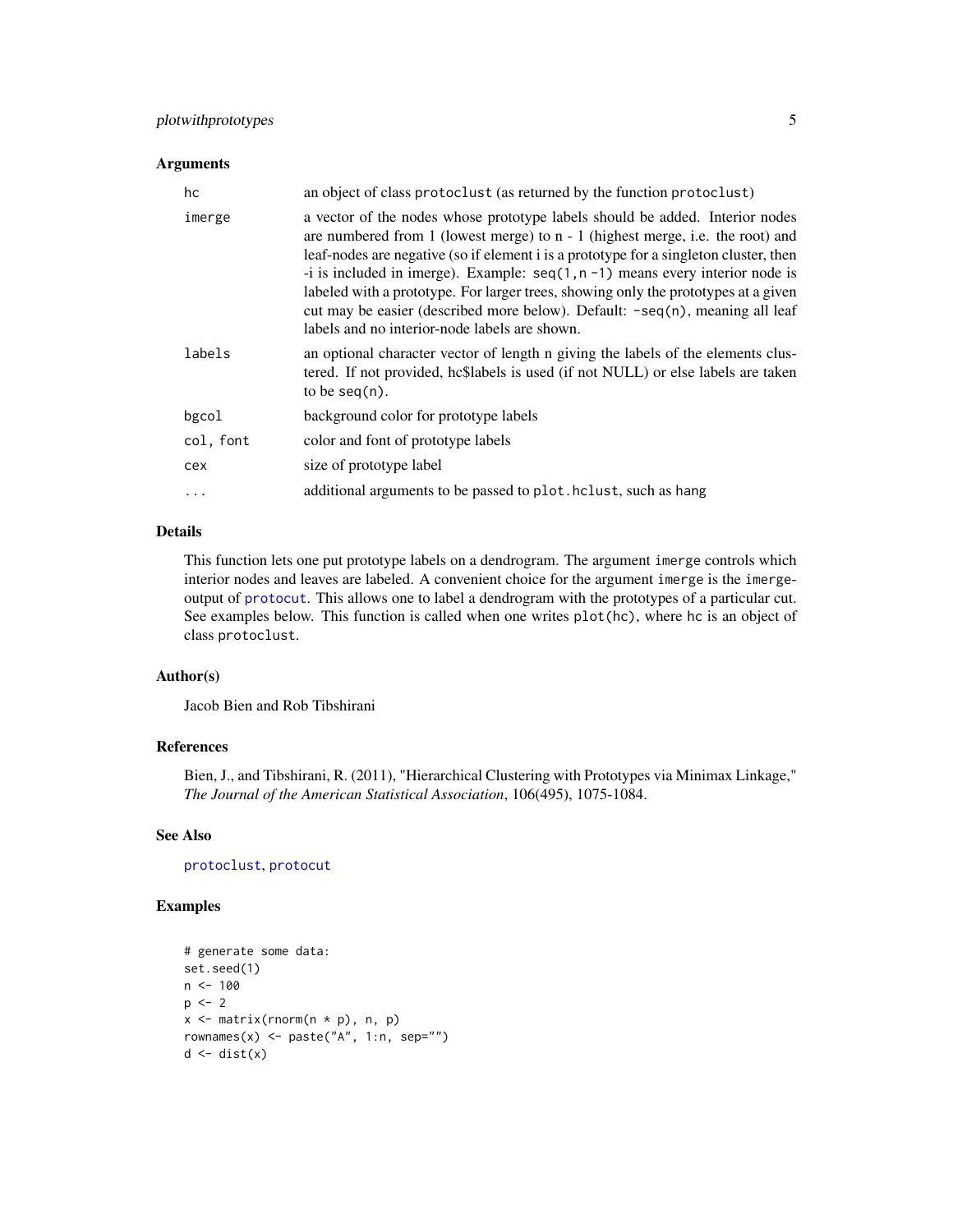```
# perform minimax linkage clustering:
hc <- protoclust(d)
# cut the tree to yield a 10-cluster clustering:
k <- 10 # number of clusters
cut <- protocut(hc, k=k)
h <- hc$height[n - k]
# plot dendrogram (and show cut):
plotwithprototypes(hc, imerge=cut$imerge)
# or more simply: plot(hc, imerge=cut$imerge)
abline(h=h, lty=2)
# negative values of imerge specify which leaves to label
k2 <- 20 # more clusters... with two singletons
cut2 <- protocut(hc, k=k2)
h2 <- hc$height[n - k2]
plot(hc, hang=-1, imerge=cut2$imerge)
abline(h=h2, lty=2)
```
plotwithtext *Plot Dendrogram with Interior Node Text Added*

#### Description

Makes a plot of the dendrogram (using plot.hclust) and adds interior node text.

#### Usage

```
plotwithtext(
  hc,
  imerge = -seq(n),
  text = as. character(1:n),
 bgcol = "white",
  font = 1,
  col = 1,
  cex = 1,
  ...
)
```
#### Arguments

| hc     | an object of class holust                                                                                                                                              |
|--------|------------------------------------------------------------------------------------------------------------------------------------------------------------------------|
| imerge | a vector of the nodes where text is desired. Interior nodes are numbered from 1<br>(lowest merge) to n - 1 (highest merge, i.e. the root) and leaf-nodes are negative. |
|        | Example: $seq(1, n - 1)$ means every interior node is labeled with text. Default:<br>$-seq(n)$ , meaning all leaf labels and no interior-node labels are shown.        |

<span id="page-5-0"></span>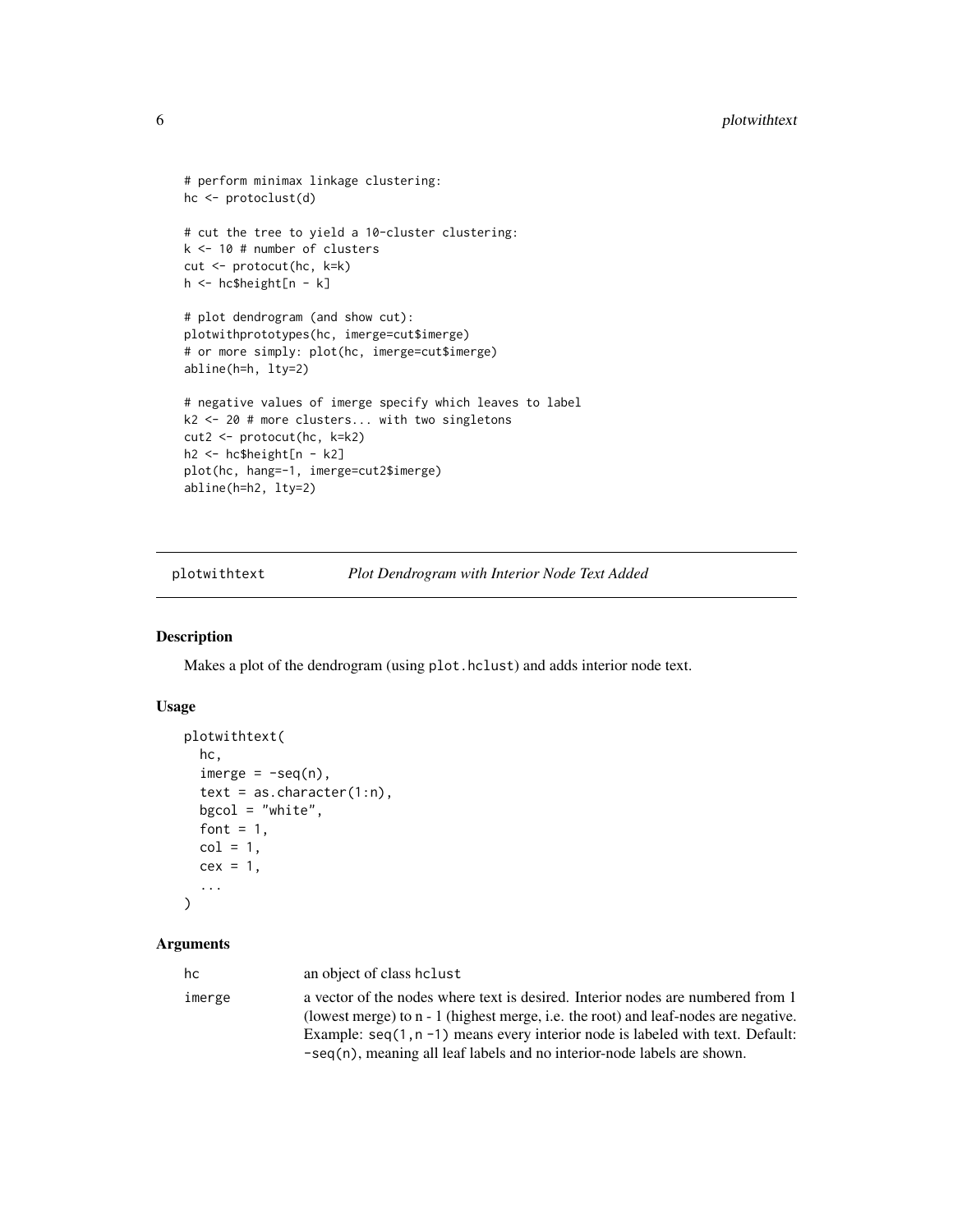#### plotwithtext 7

| text      | a character vector of length matching 'imerge'. The element 'text[i]' will label<br>node 'imerge <sup>[1]'</sup> . |
|-----------|--------------------------------------------------------------------------------------------------------------------|
| bgcol     | background color for labels                                                                                        |
| col, font | color and font of labels                                                                                           |
| cex       | size of label                                                                                                      |
| $\cdots$  | additional arguments to be passed to plot. hclust, such as hang                                                    |

#### Details

This function lets one put text on a dendrogram. The argument imerge controls which interior nodes and leaves are labeled with text.

#### Author(s)

Jacob Bien and Rob Tibshirani

#### References

Bien, J., and Tibshirani, R. (2011), "Hierarchical Clustering with Prototypes via Minimax Linkage," *The Journal of the American Statistical Association*, 106(495), 1075-1084.

```
# generate some data:
set.seed(1)
n < -100p \le -2x <- matrix(rnorm(n * p), n, p)
rownames(x) <- paste("A", 1:n, sep="")
d \leftarrow dist(x)# perform minimax linkage clustering:
hc <- protoclust(d)
# cut the tree to yield a 10-cluster clustering:
k <- 10 # number of clusters
cut <- protocut(hc, k=k)
h <- hc$height[n - k]
# plot dendrogram (and show cut):
protoclust:::plotwithtext(hc, imerge=cut$imerge, text=paste("Cluster", 1:k))
abline(h=h, lty=2)
# negative values of imerge specify which leaves to label
protoclust:::plotwithtext(hc, imerge=c(-1, cut$imerge), text=c("1", paste("Cluster", 1:k)))
```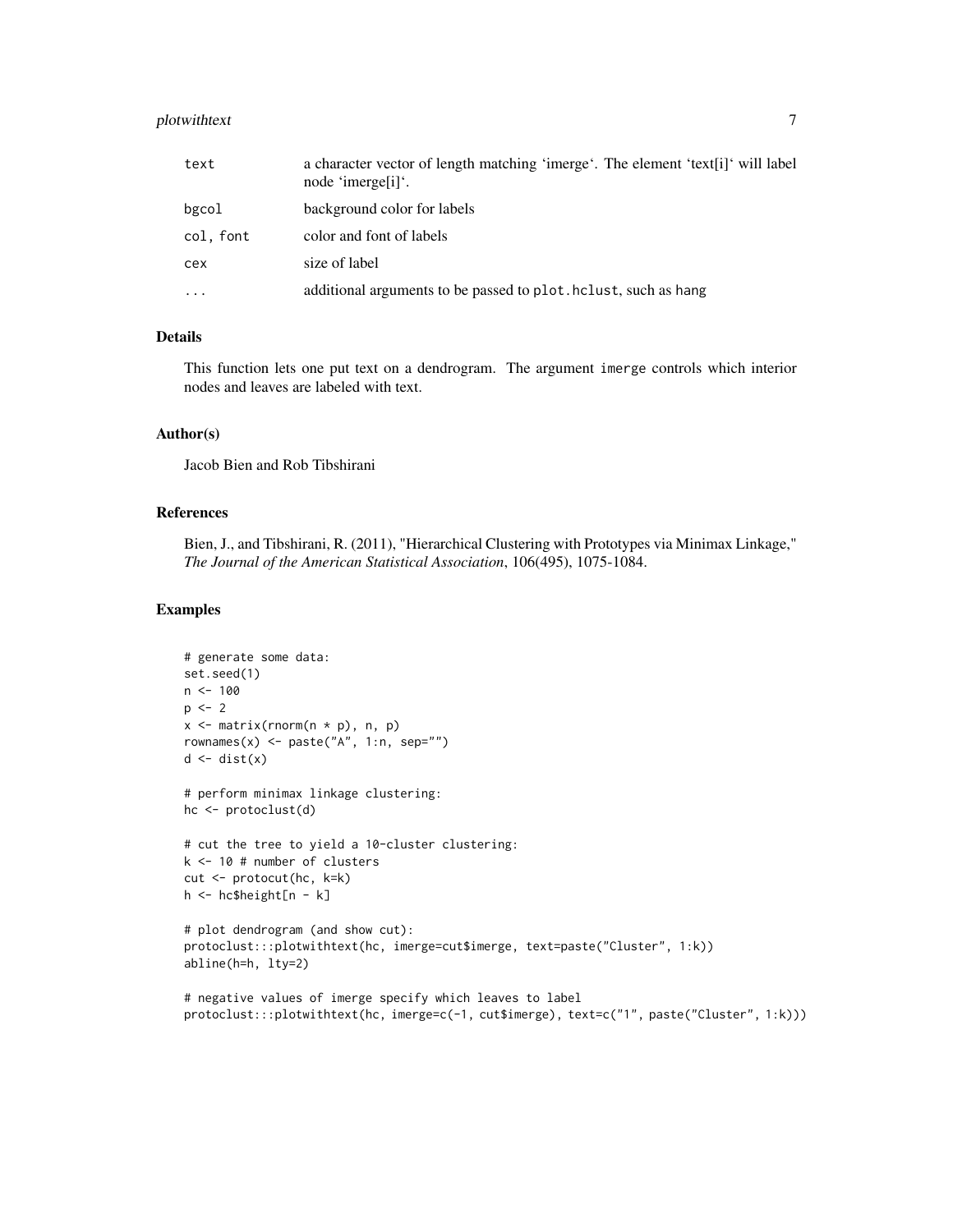<span id="page-7-1"></span><span id="page-7-0"></span>

#### Description

Performs minimax linkage hierarchical clustering given a set of dissimilarities. Returns an object that looks just like the output of hclust except that it has an additional element containing prototype indices.

#### Usage

protoclust(d, verb = FALSE)

#### Arguments

|      | dissimilarities object. Can be of class dist or matrix |
|------|--------------------------------------------------------|
| verb | see verbose output?                                    |

#### Details

This function provides an efficient implementation of minimax linkage hierarchical clustering. Consider two clusters G and H and their union U. The minimax linkage between G and H is defined to be the radius of the smallest ball that encloses all of U and that is centered at one of the points in U. If G and H are merged together, the prototype for the newly formed cluster U is that enclosing ball's center. By construction, the prototype for a cluster will always be one of the objects being clustered. For more on minimax linkage and how one can use prototypes to help interpret a dendrogram, see

#### Value

An object of class protoclust, which is just like hclust but has an additional element:

| merge, height, order |                                                                                            |
|----------------------|--------------------------------------------------------------------------------------------|
|                      | identical to the values returned by holist                                                 |
| protos               | a vector of length $n - 1$ . The <i>i</i> -th element is the index of the prototype corre- |
|                      | sponding to the cluster formed on the i-th merge.                                          |

#### Author(s)

Jacob Bien and Rob Tibshirani

#### References

Bien, J., and Tibshirani, R. (2011), "Hierarchical Clustering with Prototypes via Minimax Linkage," *The Journal of the American Statistical Association*, 106(495), 1075-1084.

This function has been designed to work like hclust in terms of inputs and outputs; however, unlike hclust, it outputs an additional element, namely a vector of length n - 1 containing the indices of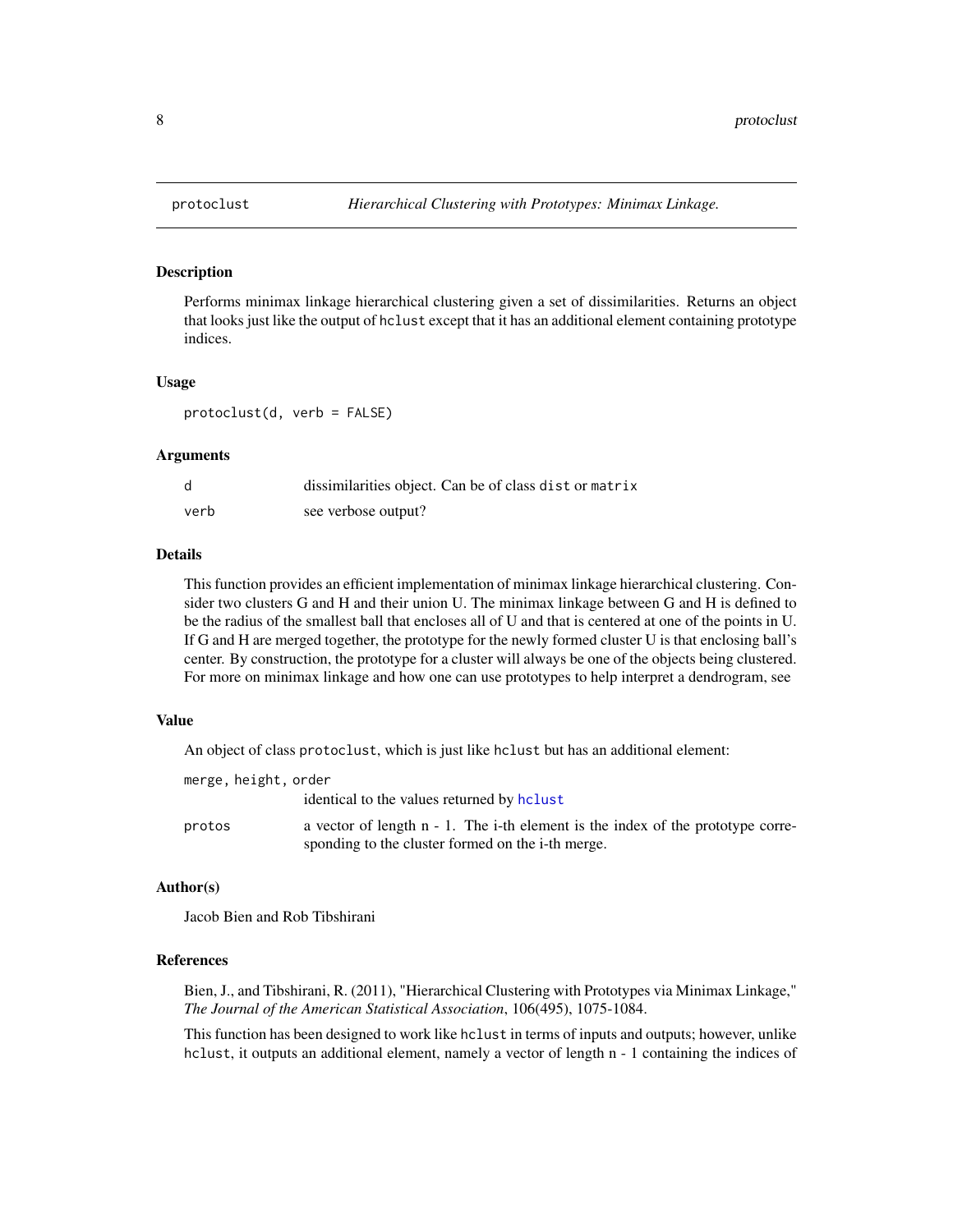#### <span id="page-8-0"></span>protoclust 90 and 200 and 200 and 200 and 200 and 200 and 200 and 200 and 200 and 200 and 200 and 200 and 200

prototypes. It follows hclust's convention for making the arbitrary choice of whether to put a subtree on the left or right side.

For cutting a minimax linkage hierarchical clustering, use [protocut](#page-9-1), which works like [cutree](#page-0-0) except that it returns the set of prototypes in addition to the cluster assignments.

This function calls a C implementation of the algorithm detailed in Bien and Tibshirani (2011) that is based on an algorithm described in Murtagh (1983).

Bien, J., and Tibshirani, R. (2011), "Hierarchical Clustering with Prototypes via Minimax Linkage," *The Journal of the American Statistical Association*, 106(495), 1075-1084.

Murtagh, F. (1983), "A Survey of Recent Advances in Hierarchical Clustering Algorithms," *The Computer Journal*, 26, 354–359.

#### See Also

[protocut](#page-9-1), [plotwithprototypes](#page-3-1), [hclust](#page-0-0)

```
# generate some data:
set.seed(1)
n < -100p \le -2x <- matrix(rnorm(n * p), n, p)
rownames(x) <- paste("A", 1:n, sep="")
d \leftarrow dist(x)# perform minimax linkage clustering:
hc <- protoclust(d)
# cut the tree to yield a 10-cluster clustering:
k <- 10 # number of clusters
cut <- protocut(hc, k=k)
h <- hc$height[n - k]
# plot dendrogram (and show cut):
plotwithprototypes(hc, imerge=cut$imerge, col=2)
abline(h=h, lty=2)
# get the prototype assigned to each point:
pr <- cut$protos[cut$cl]
# find point farthest from its prototype:
dmat <- as.matrix(d)
ifar <- which.max(dmat[cbind(1:n, pr[1:n])])
# note that this distance is exactly h:
stopifnot(dmat[ifar, pr[ifar]] == h)
# since this is a 2d example, make 2d display:
plot(x, type="n")
```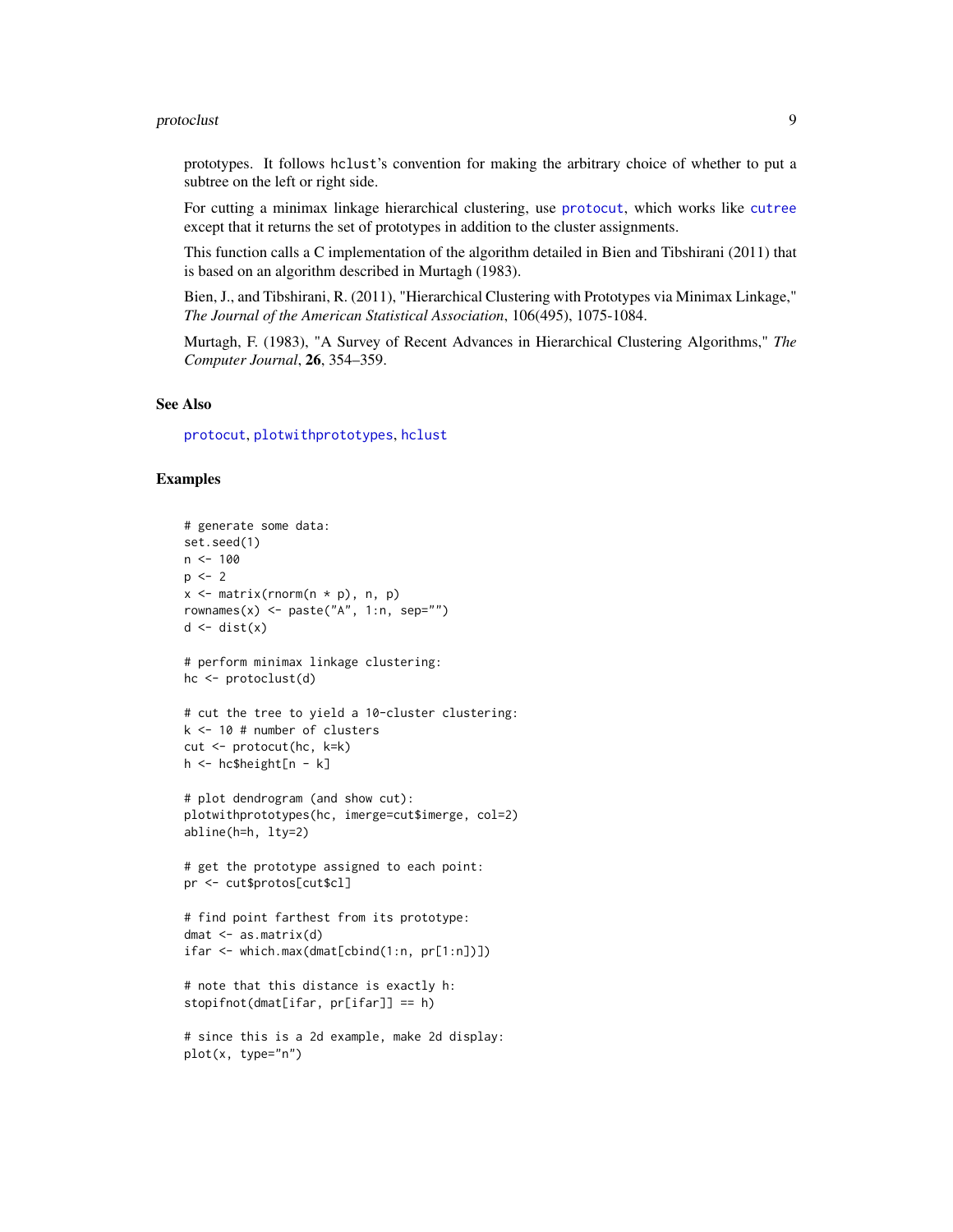#### 10 protocut experience and the protocut experience of the protocut experience of the protocut experience of the protocut experience of the protocut experience of the protocut experience of the protocut experience of the pr

```
points(x, pch=20, col="lightblue")
lines(rbind(x[ifar, ], x[pr[ifar], ]), col=3)
points(x[cut$protos, ], pch=20, col="red")
text(x[cut$protos, ], labels=hc$labels[cut$protos], pch=19)
tt \leq seq(0, 2 * pi, length=100)
for (i in cut$protos) {
  lines(x[i, 1] + h * cos(tt), x[i, 2] + h * sin(tt))
}
```
<span id="page-9-1"></span>protocut *Cut a Minimax Linkage Tree To Get a Clustering*

#### Description

Cuts a minimax linkage tree to get one of n - 1 clusterings. Works like [cutree](#page-0-0) except also returns the prototypes of the resulting clustering.

#### Usage

 $\text{protocut}(\text{hc}, \text{ k = NULL}, \text{ h = NULL})$ 

#### Arguments

| hc | an object returned by protoclust    |
|----|-------------------------------------|
| k  | the number of clusters desired      |
| h  | the height at which to cut the tree |

#### Details

Given a minimax linkage hierarchical clustering, this function cuts the tree at a given height or so that a specified number of clusters is created. It returns both the indices of the prototypes and their locations. This latter information is useful for plotting a dendrogram with prototypes (see [plotwithprototypes](#page-3-1)). As with cutree, if both k and h are given, h is ignored. Unlike cutree, in current version k and h cannot be vectors.

#### Value

A list corresponding to the clustering from cutting tree:

| c1     | vector of cluster memberships                                                                                                                                                                                                                                                                                                               |
|--------|---------------------------------------------------------------------------------------------------------------------------------------------------------------------------------------------------------------------------------------------------------------------------------------------------------------------------------------------|
| protos | vector of prototype indices corresponding to the k clusters created. protos[i]<br>gives the index of the prototype for all elements with $cl==i$                                                                                                                                                                                            |
| imerge | vector describing the nodes where prototypes occur. We use the naming conven-<br>tion of the merge matrix in holust: if imerge[i] is positive, it is the interior<br>node (counting from the bottom) of the cluster with elements which $(c = i)$ ; if<br>imerge[i] is negative, then this is a singleton cluster with a leaf as prototype. |

<span id="page-9-0"></span>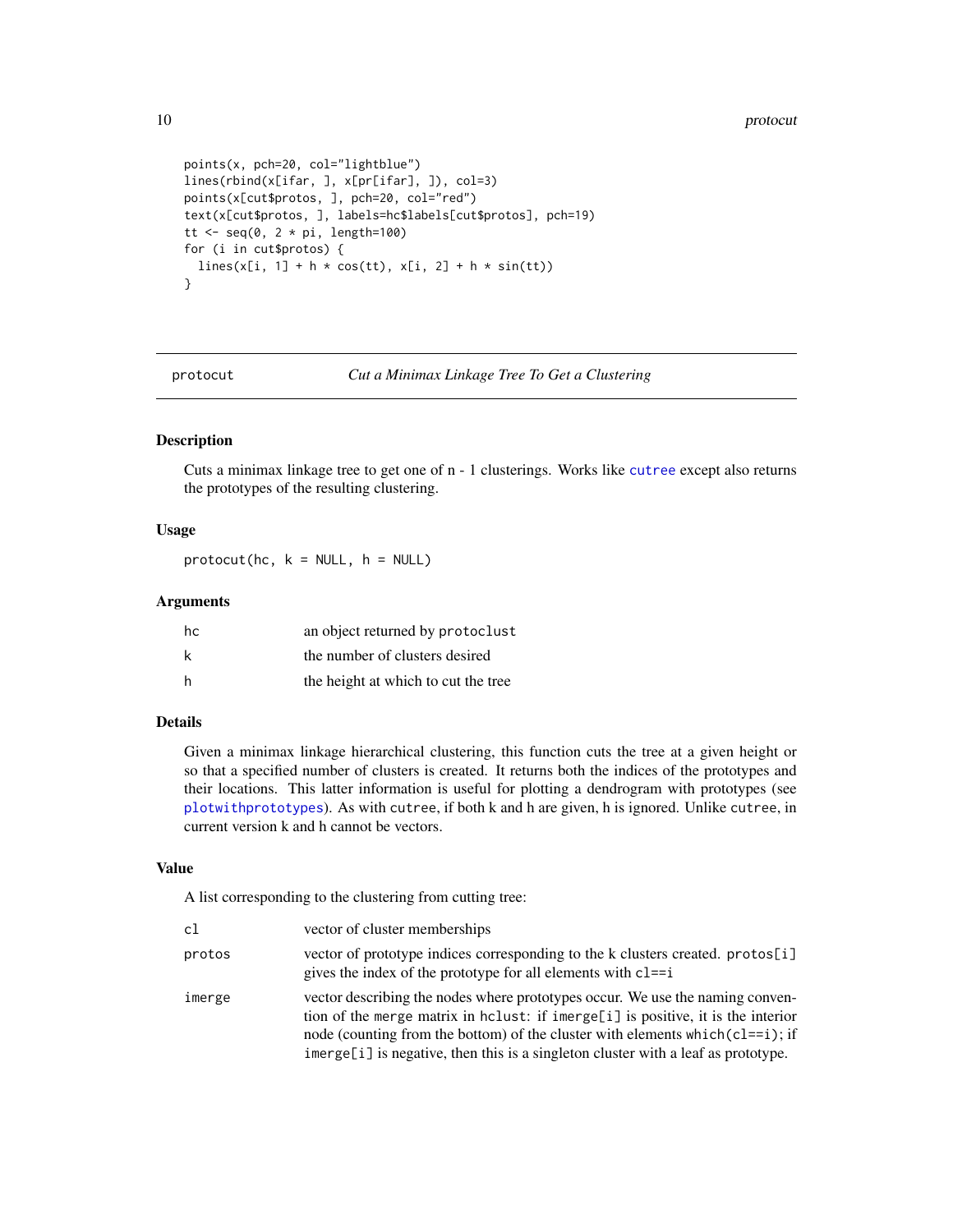#### <span id="page-10-0"></span>protocut that the contract of the contract of the contract of the contract of the contract of the contract of the contract of the contract of the contract of the contract of the contract of the contract of the contract of

#### Author(s)

Jacob Bien and Rob Tibshirani

#### References

Bien, J., and Tibshirani, R. (2011), "Hierarchical Clustering with Prototypes via Minimax Linkage," *The Journal of the American Statistical Association*, 106(495), 1075-1084.

#### See Also

[protoclust](#page-7-1), [cutree](#page-0-0), [plotwithprototypes](#page-3-1)

```
# generate some data:
set.seed(1)
n < - 100p \le -2x \leq matrix(rnorm(n * p), n, p)
rownames(x) <- paste("A", 1:n, sep="")
d \leftarrow dist(x)# perform minimax linkage clustering:
hc <- protoclust(d)
# cut the tree to yield a 10-cluster clustering:
k <- 10 # number of clusters
cut <- protocut(hc, k=k)
h <- hc$height[n - k]
# plot dendrogram (and show cut):
plotwithprototypes(hc, imerge=cut$imerge, col=2)
abline(h=h, lty=2)
# get the prototype assigned to each point:
pr <- cut$protos[cut$cl]
# find point farthest from its prototype:
dmat <- as.matrix(d)
ifar <- which.max(dmat[cbind(1:n, pr[1:n])])
# note that this distance is exactly h:
stopifnot(dmat[ifar, pr[ifar]] == h)
# since this is a 2d example, make 2d display:
plot(x, type="n")
points(x, pch=20, col="lightblue")
lines(rbind(x[ifar, ], x[pr[ifar], ]), col=3)
points(x[cut$protos, ], pch=20, col="red")
text(x[cut$protos, ], labels=hc$labels[cut$protos], pch=19)
tt \leq seq(0, 2 * pi, length=100)
```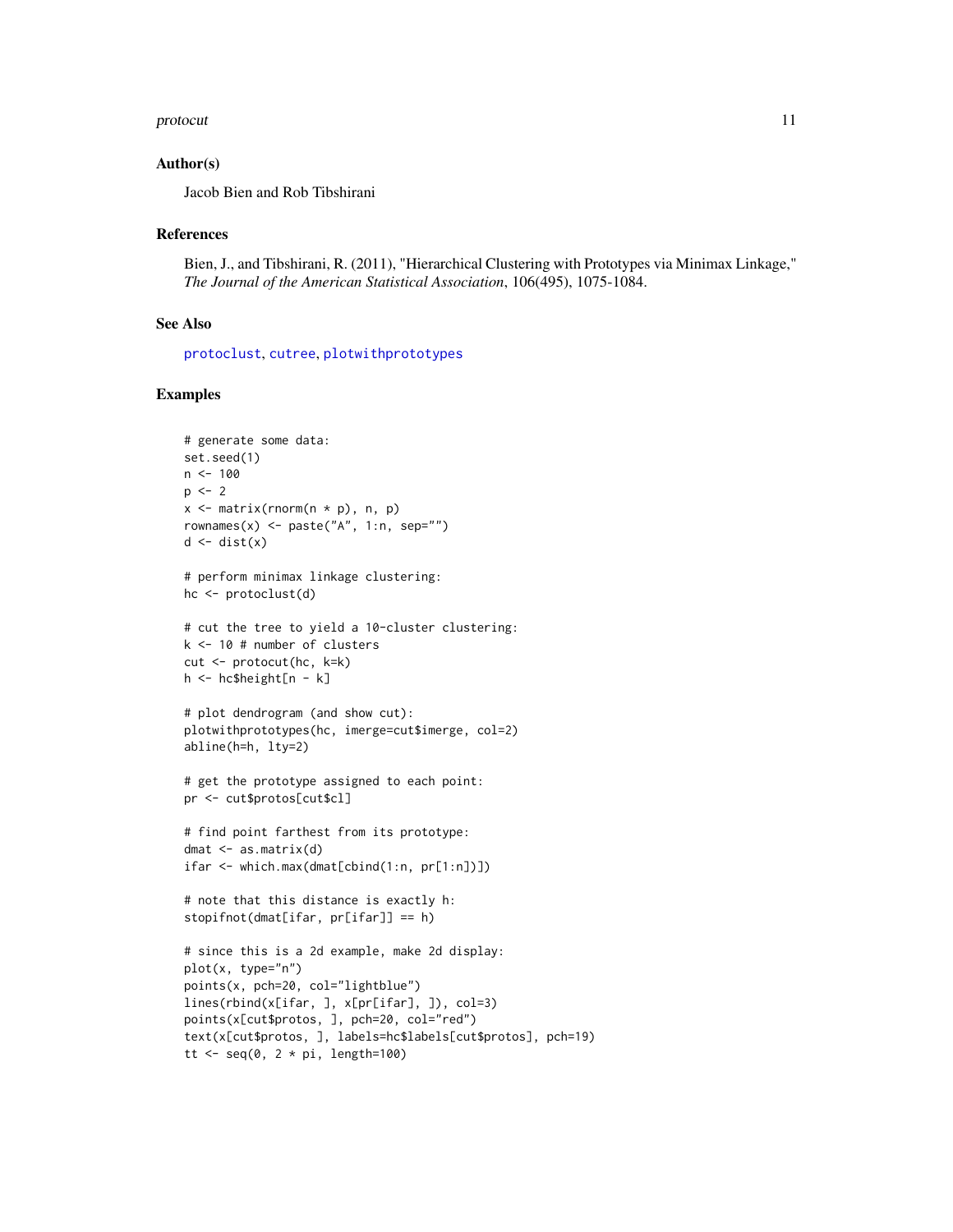12 protocut extensive protocut extensive protocut extensive protocut extensive protocut extensive protocut extensive protocut.

```
for (i in cut$protos) {
lines(x[i, 1] + h * cos(tt), x[i, 2] + h * sin(tt))}
```